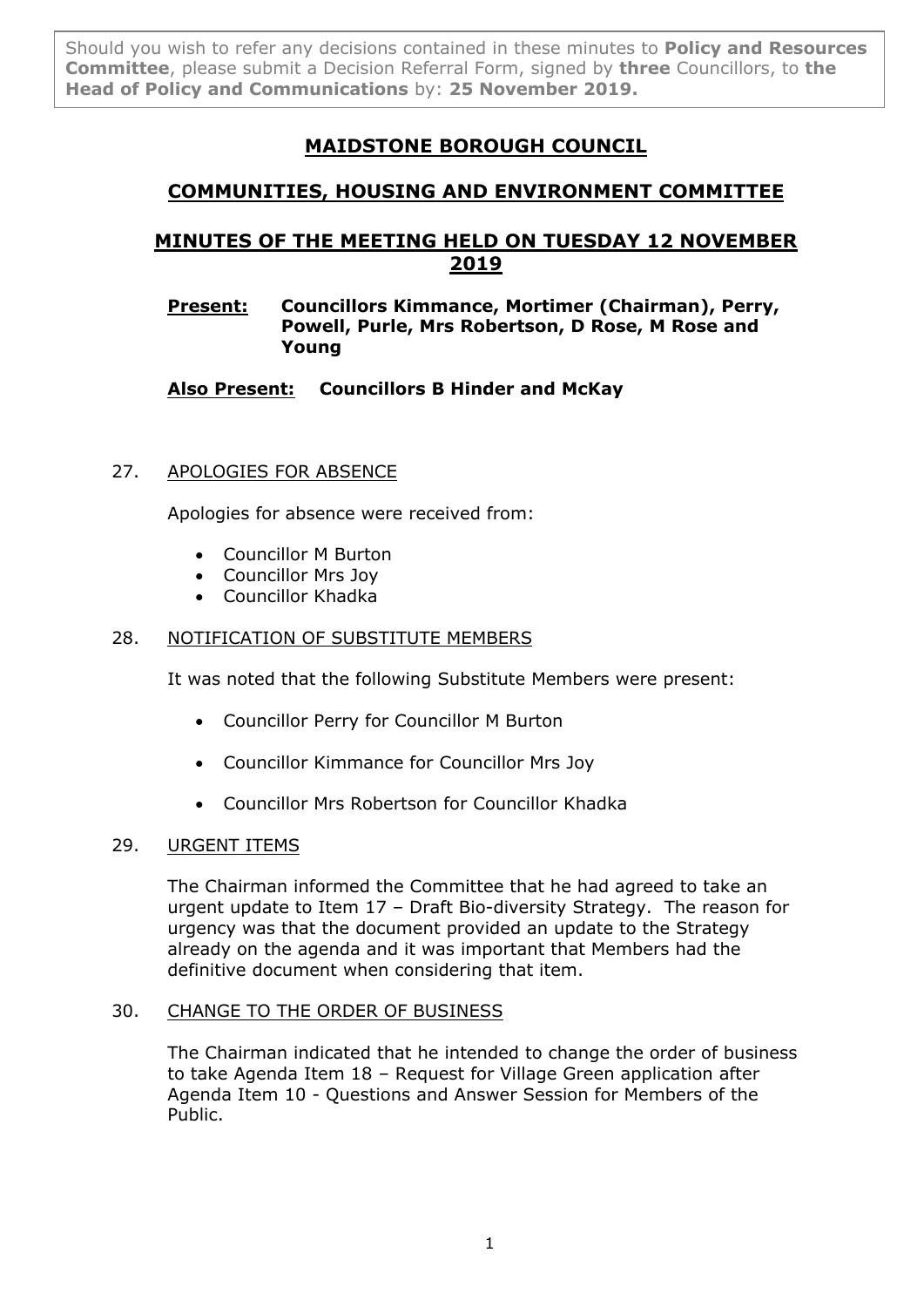#### 31. NOTIFICATION OF VISITING MEMBERS

It was noted that Councillor B Hinder was present as a Visiting Member, and indicated that he would like to speak on Agenda Item 18 – Request for Village Green application.

Councillor McKay indicated that he was present to support the questioner, Ms Bonnet.

#### 32. DISCLOSURES BY MEMBERS AND OFFICERS

There were no disclosures by Members or Officers.

#### 33. DISCLOSURES OF LOBBYING

Councillor M Rose stated that she had been lobbied on Item 12 – Member Agenda Item Request – GP Surgery Provision.

## 34. EXEMPT ITEMS

**RESOLVED:** That all items be taken in public as proposed.

## 35. MINUTES OF THE MEETING HELD ON 15 OCTOBER 2019

**RESOLVED:** That the minutes of the meeting held on 15 October 2019 be approved as a correct record and signed.

#### 36. PRESENTATION OF PETITIONS

There were no petitions.

#### 37. QUESTIONS AND ANSWER SESSION FOR MEMBERS OF THE PUBLIC

Ms Dee Bonett asked the following question of the Chairman:-

"Would the Chairman consider changing the clause in the Pet Policy, as it stands currently, to enable those who are residing in Temporary Accommodation, to continue to do so with their pets, until permanent accommodation can be found with their pets?

The clause in the Pet Policy currently states:

"........ Whilst under this policy you have been permitted to home your pet(s) with you in your temporary accommodation. You may be offered accommodation to end the Council's housing duty to you where the landlord is a housing association or private landlord. The housing provider is likely to have their own policy as to whether pets are permitted in their accommodation and the Council does not have the authority to overrule their decision. In normal circumstances if you were to be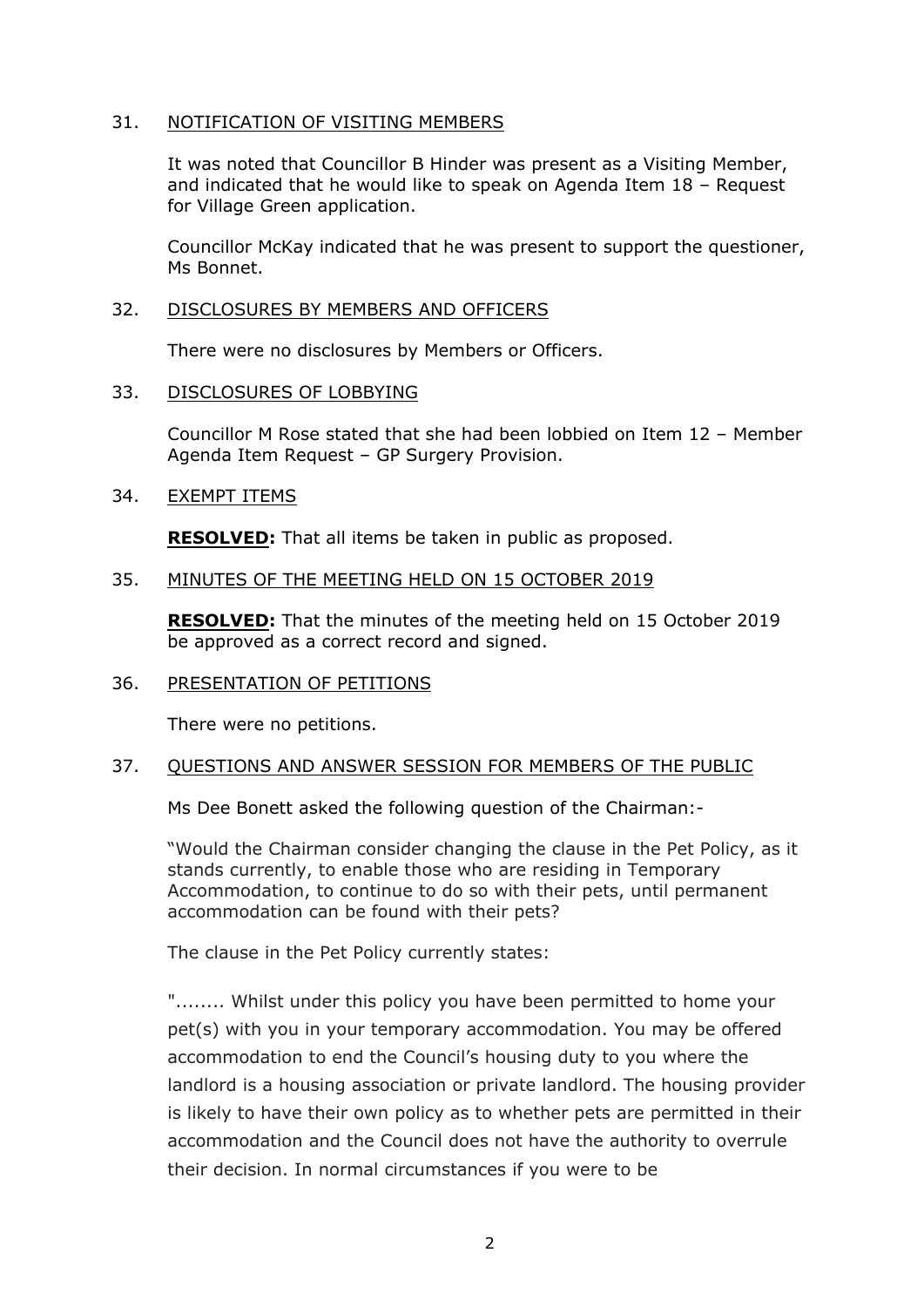offered accommodation where pets are not permitted, the offer of accommodation would not be considered as an unsuitable offer on the basis that your pet could not join you... "

The Chairman asked the Head of Housing and Community Services to respond and he commented as follows:-

- That he had reviewed the last six months of lettings and there had been no refusals from applicants leaving temporary accommodation on the basis that they could not take their pets with them.
- Looking at the number of offers made generally through the housing register, in particular to homeless households, Officers had observed that just over 50% of those lettings had restrictions around pets. So to introduce the change being proposed, this may have a significant impact but it was an unknown factor as there had not been any refusals on those grounds. The Head of Housing and Communities suggested that the Council would put their efforts into persuading landlords and housing associations who make those offers to come more in line with the Council's position then hopefully the situation described would not become a problem in the future.

Ms Bonett then asked a supplementary question:-

"As you are aware the pet policy for those in temporary accommodation was connected to the suicide of a very best friend of mine, are you willing to take the risk that this could happen again as my friend was only given one offer of permanent accommodation, he could not take his pets to temporary accommodation before the policy or to permanent after the policy. He killed himself after 10 days. What would happen if someone was offered permanent accommodation and they were only given one offer and they could not take their pets. The clause, I feel, should be changed to prevent this tragic situation happening again, which is why I am continuing to campaign. Thank you for meeting with me tonight.

The Chairman thanked Ms Bonnet and stated that Officers would be in touch to set up a meeting with her.

#### 38. REQUEST FOR VILLAGE GREEN APPLICATION

The Director of Finance and Business Improvement, in presenting the report on the Village Green application, apologised for the time taken for this matter to be dealt with.

The Committee noted that under the Council's Constitution, the Policy and Resources Committee was responsible for making decisions regarding land and property and therefore it was recommended that the matter be referred to that Committee.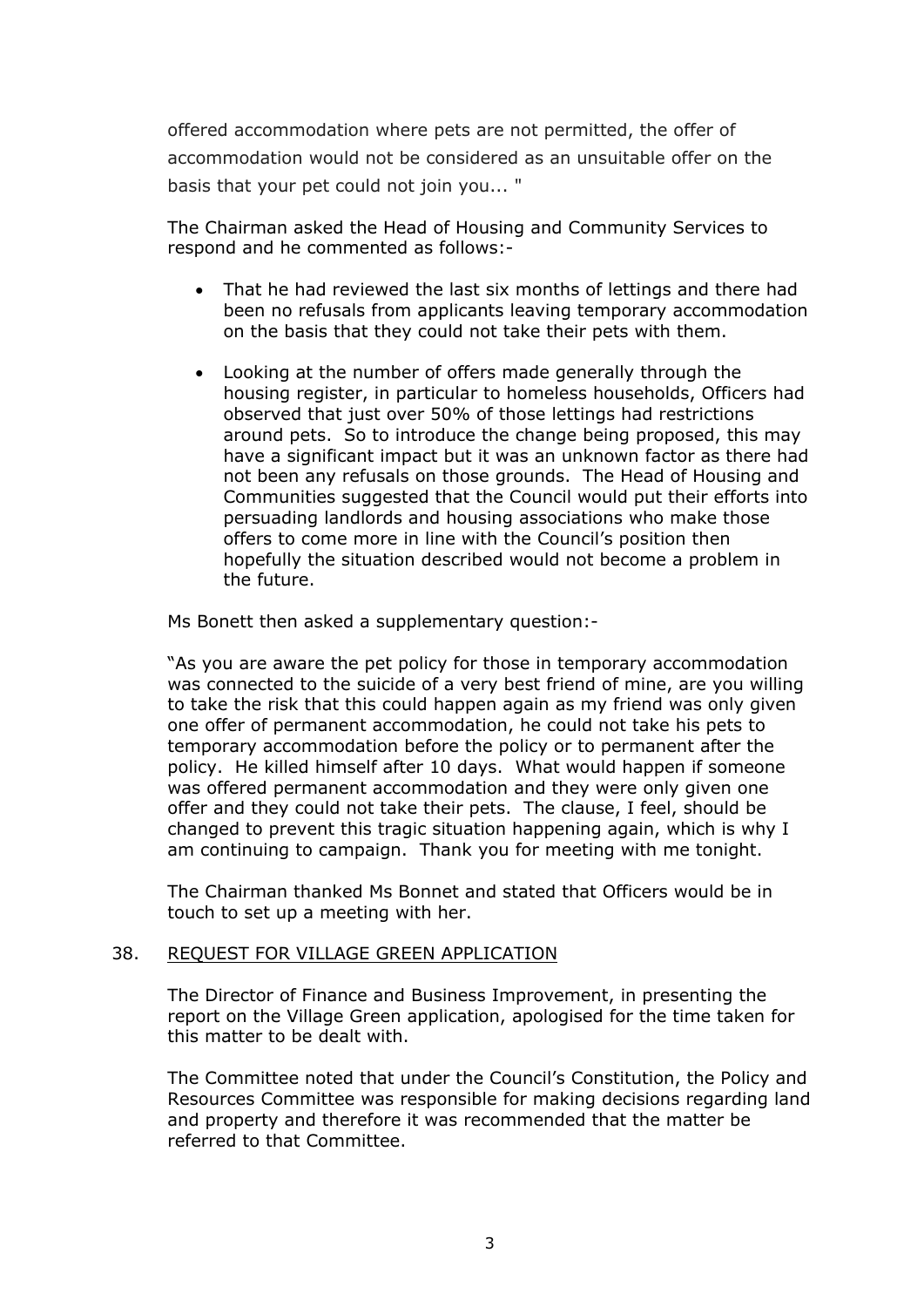Councillor B Hinder addressed the Committee and advised that the original petition was the result of the residents' enormous depth of feeling to protect the area known as Weavering Heath and to illustrate the significance of the area of green space, he reiterated a Planning Officer's comment in relation to a recent planning application in the area which stated that it was important to consider the landscaping around Weavering Heath.

In response to questions from Members, the Chairman advised that:-

- Councillor B Hinder had been kept informed of developments since the initial petition had come to Committee in June.
- He would find out about whether any progress had been made in regard to other potential green spaces that could be given the protection of village green status.

**RESOLVED**: That Members refer the petitioners' request to Policy and Resources Committee.

#### 39. COMMITTEE WORK PROGRAMME

The Committee considered the work programme and noted that the agenda for December was very busy and if any items could be deferred to another meeting then they would.

Councillor M Rose requested that an item be brought to a future meeting on the RSPCA's fireworks safety code on the use of fireworks and their detrimental effect on animals.

In response to a request from a Member, the Chairman stated that he would try to move the meeting in December from Tuesday, 10<sup>th</sup> December to Monday, 16th December to avoid the week of the General Election.

## **RESOLVED:**

- 1. That the Committee Work Programme be noted.
- 2. That the Committee meeting scheduled for 10<sup>th</sup> December be moved to 16th December subject to the agreement of the Proper Officer.

#### 40. MEMBER AGENDA ITEM REQUEST - GP SURGERY PROVISION

The Chairman referred to the agenda item request from Councillors Purle and D Rose for an item to come before the Committee on GP surgery provision.

The Committee were advised that the Chief Executive would be pleased to provide a report to the January 2020 meeting on this issue.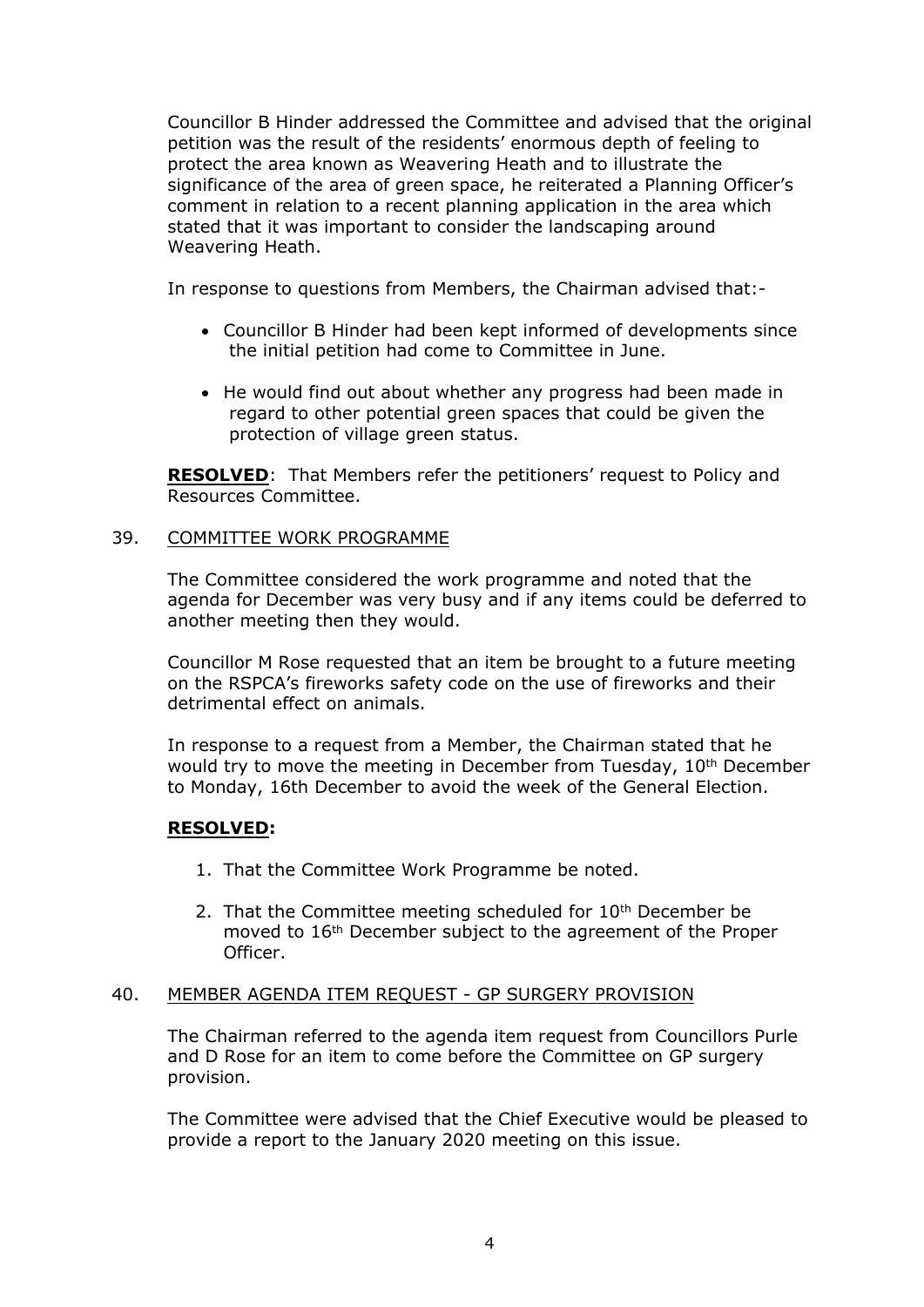**RESOLVED**: That a report on GP provision would be produced for the January Committee meeting.

## 41. 2ND QUARTER PERFORMANCE AND BUDGET MONITORING

The Interim Head of Finance presented the highlights of the Second Quarter Budget Monitoring for 2019/20 as follows:-

- The Revenue Budget indicated an under spend of £605,000 and was forecast to have a small under spend of £126,000 at year end.
- Parks and Open Spaces and the Crematorium both had adverse variances.
- Recycling Collection, Community Environmental Engagement, Homeless Temporary Accommodation, Homelessness Prevention, Housing First Project, Depot Services. Fleet Workshop and Management and Grounds Maintenance Commercial all showed a positive variance.
- There was a salary slippage of £40,000 which was expected to be offset by service underspends by year end.

The Equalities and Corporate Policy Officer presented the highlights for the second quarter performance monitoring 2019/20 as follows:-

- 9 out of 15 targetable quarterly Key Performance Indicators (KPIs) reportable to the Committee had achieved their Quarter 2 target.
- 4 of the targets were for information only.
- The Clean Street consultation concluded with a total of 1,785 responses which showed that 44% of respondents thought that their local area was fairly clean or very clean.
- Three of the Five targeted KPIs that related to the priority 'Homes and Communities' had been rated green as they had achieved their quarterly targets, 2 had been rated amber and had missed their target by less than 10%.

#### **RESOLVED**: That

- 1. The Revenue position as at the end of Quarter 2 for 2019/20, including the actions being taken or proposed to improve the position, where significant variances have been identified, be noted.
- 2. The Capital position at the end of Quarter 2 be noted; and
- 3. The Performance position as at Quarter 2 for 2019/20, including the actions being taken or proposed to improve the position, where significant issues had been identified, be noted.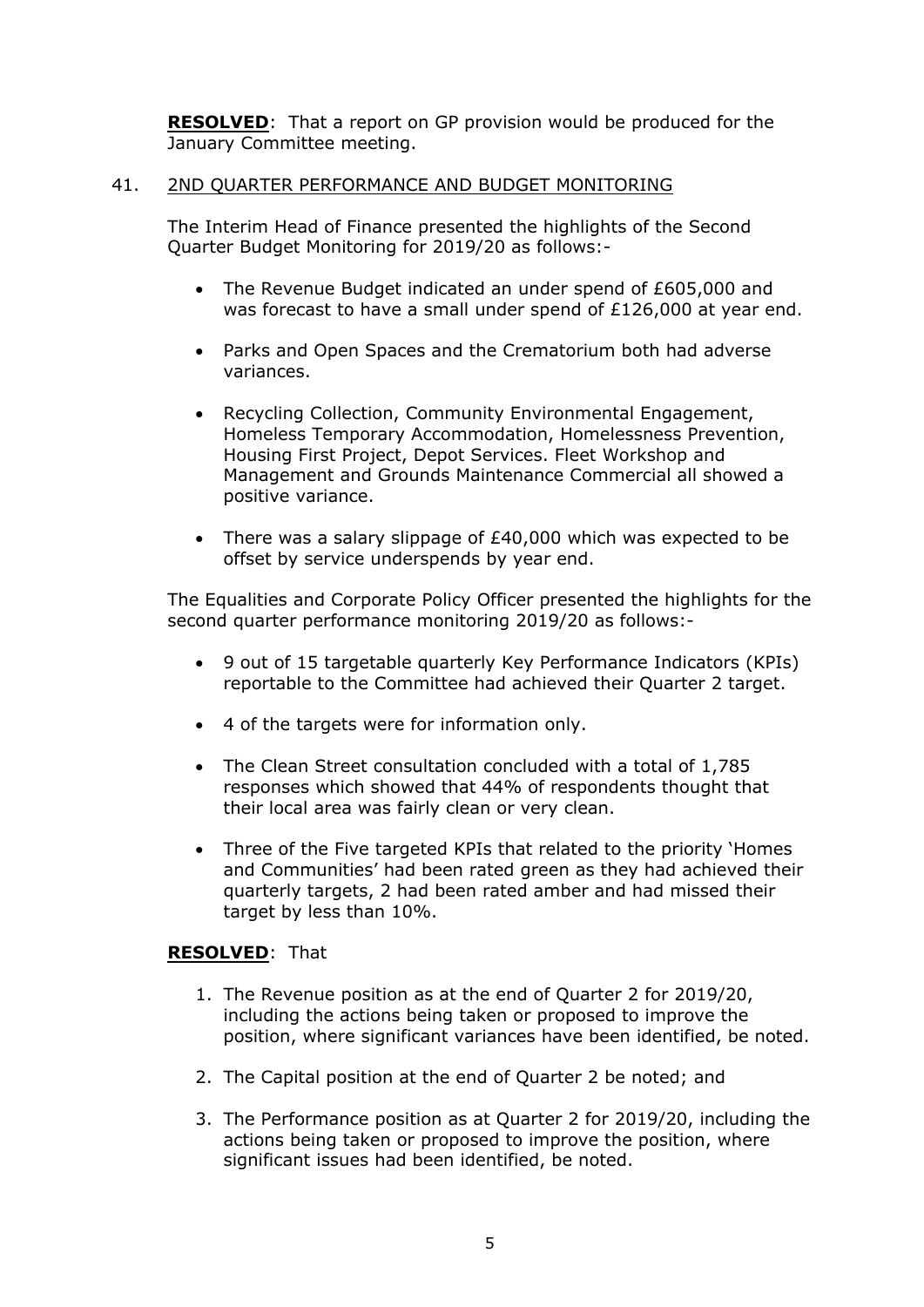## 42. MEDIUM TERM FINANCIAL STRATEGY 2020/21-2024/25

The Director of Finance and Business Improvement, in presenting his report on the Medium Term Financial Strategy (MTFS) 2020/21 – 2024/25, explained that the report set out how the Council would deliver the Strategic Plan in financial terms.

The Committee noted that:-

- A budget for action on climate change would need to be built into next year's budget.
- Central government planned to roll forward the existing funding settlement to 2020/21 which would provide some stability next year. However, after 2021 there remains considerable uncertainty.
- The government planned to set a limit of 2% to increases of Council tax, above which a referendum would be required.

In response to questions from Members, the Director of Finance and Business Improvement advised that:-

- In the event that self funding capital bids could not be found, the Council would be looking for new proposals to meet the strategy and would welcome suggestions from Members.
- Assuming that Council tax goes up by 2% then further savings for 2020/21 would not be required and the existing services that the Council provided would not be affected if all other variables remained constant.
- If there was a deficit in subsequent years post 2020/21 then further savings would need to be made.
- Given the fact that growth of 2% per annum in the Council Tax base had not been achieved in previous years, it was prudent to assume that the Council Tax base increase for 2020/21 would be 1.5%.

**RESOLVED**: That the Committee considered the draft Medium Term Financial Strategy 2020/21 – 2024/25 and provided comments to be taken to the Policy and Resources Committee.

#### 43. HOUSING ALLOCATION SCHEME REVIEW

The Committee considered the report of the Homechoice and Strategy Team Leader which detailed proposed changes to the Council's Housing Allocation Scheme.

It was proposed to rename the Housing Register bands to greater reflect the qualifying criteria as the current banding criteria had been wrongly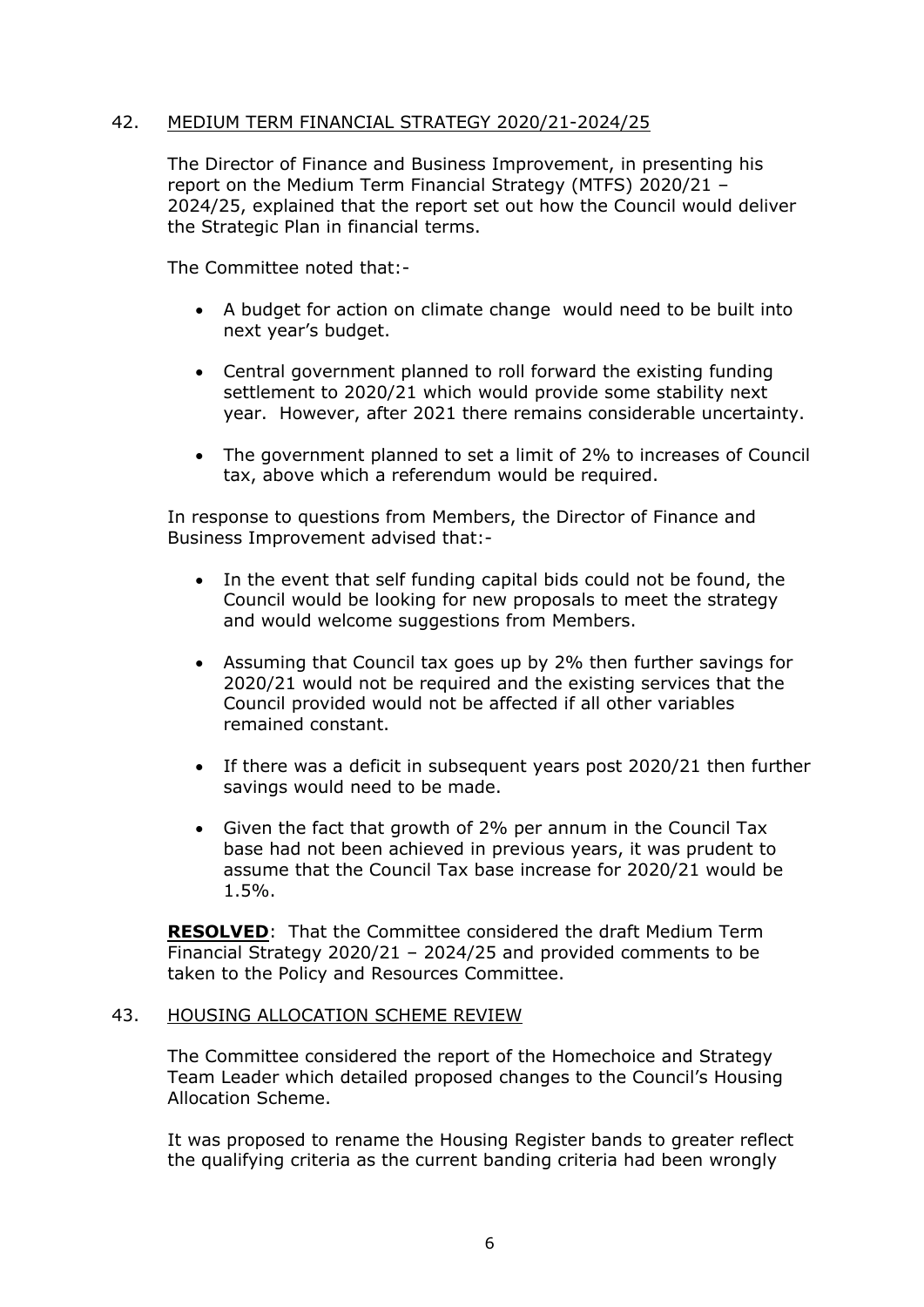interpreted as denoting priority. Therefore the new banding would be as follows:-

Band C – Community Contribution and Homeless Prevention Band H - Homeless Band M – Medical and Health Assistance Band R – Reasonable Preference

It was noted that the amendments to the proposed scheme were being proposed to support homelessness prevention by encouraging applicants to remain in their current accommodation and avoid the use of temporary accommodation. By applying a new band criteria households there would be less 'Direct Lettings' and those put into the Band C – Community Contribution and Homeless Prevention would have opportunity to secure affordable housing.

In response to questions from Members, Officers advised that:-

- The amendments to the scheme were seen as the fairest and simplest way of allocation.
- Officers tried to match the applicant's requirements with the type of properties available. However if the applicant did not want to progress with the property after viewing it, Officers would email the applicant to find out the reasons why they refused it and reset the priority date if the motive specified was assessed as unreasonable. This process could take up to 56 days but was normally dealt with in a short period of time.
- There are very few refusals and Officers would not amend the priority date if a valid reason for refusal was given. However, there was an appeal process.
- Mutual exchanges operate outside of the Council's allocation scheme are dependent on the type of tenancy held. In the main, local housing associations do permit their tenants to explore mutual exchanges as a means of enabling transfers between consenting parties.
- On certain schemes priority was given to those with a local connection to a parish area for new builds in rural areas.
- That if a homeless person has a pet, that would be taken into consideration when trying to match them up.

**RESOLVED**: That the Committee agrees the proposed changes to the Council's Allocations Scheme.

#### 44. MAIDSTONE APPROACH IMPROVEMENTS PROJECT

The Head of Environment and Public Realm introduced the report which provided an update on the Maidstone Approach Improvement Project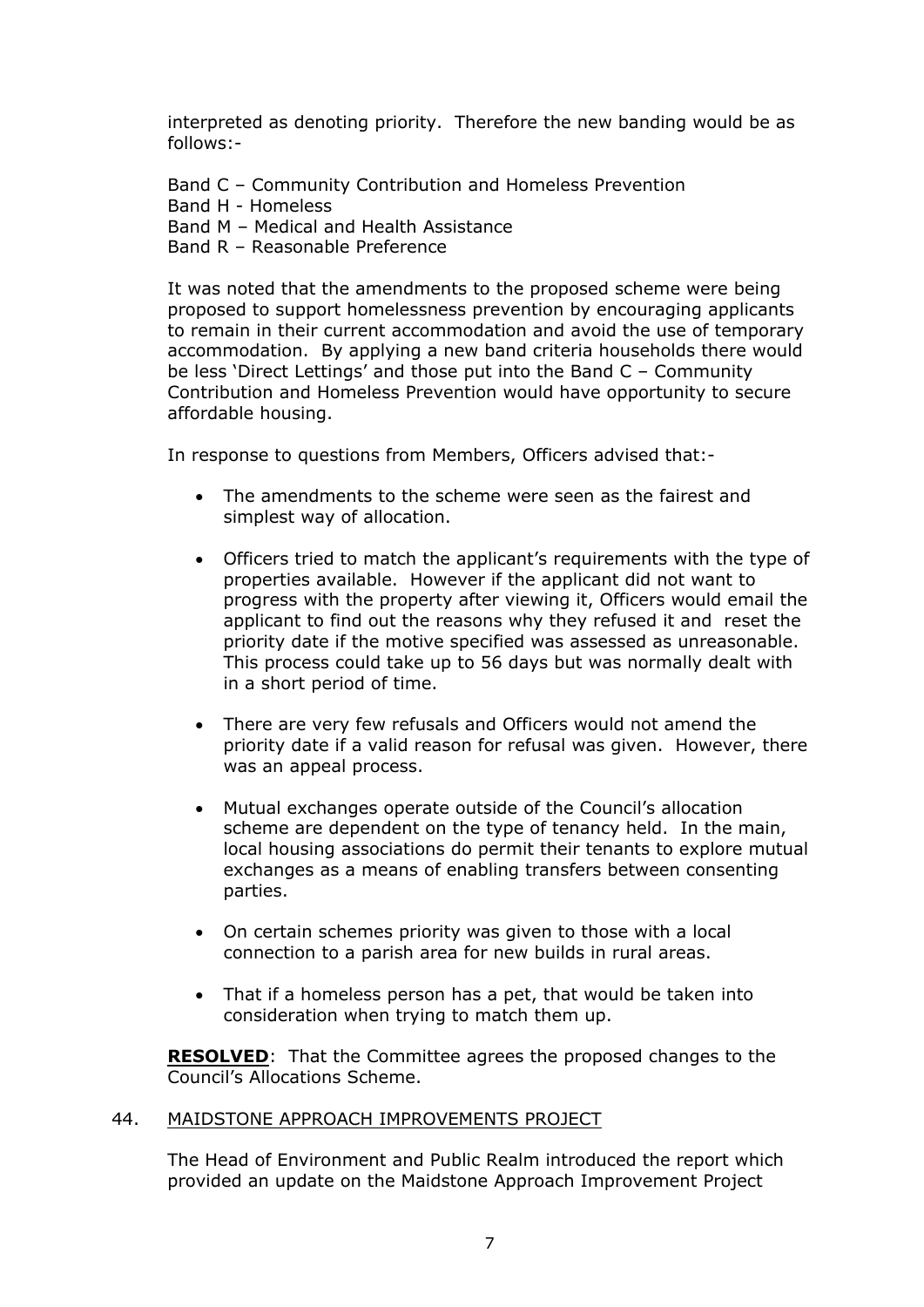which sought approval for the final designs to the street scene and landscaping improvements on a key arterial route.

The Committee commented as follows:-

- That the Maidstone Sign be accepted although it was felt that the coat of arms could be a little larger.
- Ensure that the memorial by the bus stop opposite Weavering Street was not touched or removed.
- That the silhouettes for the railings should be smoothed down so that there were no sharp edges
- That the design for the dinosaur should be changed to better reflect the Iguanodon.

The Head of Environment and Public Realm advised that KCC would have the final approval on the designs for the railings as they need to ensure that they would not compromise the safety of the railings.

It was noted that the dinosaur would be put on a plinth on the area by where the bus lane starts at New Cut Road.

In response to a question from a Member, the Head of Environment and Public Realm stated that the stone wall would continue to be maintained out of existing budgets and was subject to an annual inspection programme.

## **RESOLVED**: That

- 1. The installation of a new heritage-style 'Welcome to Maidstone' sign on the A20 with the words "The County Town of Kent" be approved.
- 2. The four installations to celebrate the heritage and history of Maidstone, specifically an Iguanodon silhouette, bicycle silhouettes, hop frame and planting as well as Go Green Go Wild inspired tree carving be approved; and
- 3. The concept of a townscape silhouette attached to safety railings be approved, pending further operational exploration.

#### 45. DRAFT BIODIVERSITY STRATEGY

The Parks and Open Spaces Manager gave an introduction to the Committee on the Draft Bio-diversity Strategy.

The Committee noted that previously the Council had adopted its Local Biodiversity Action Plan in 2011 which covered the period 2009-2014. This was jointly produced by the Council's Parks and Leisure Team and Medway Valley Countryside Partnership.